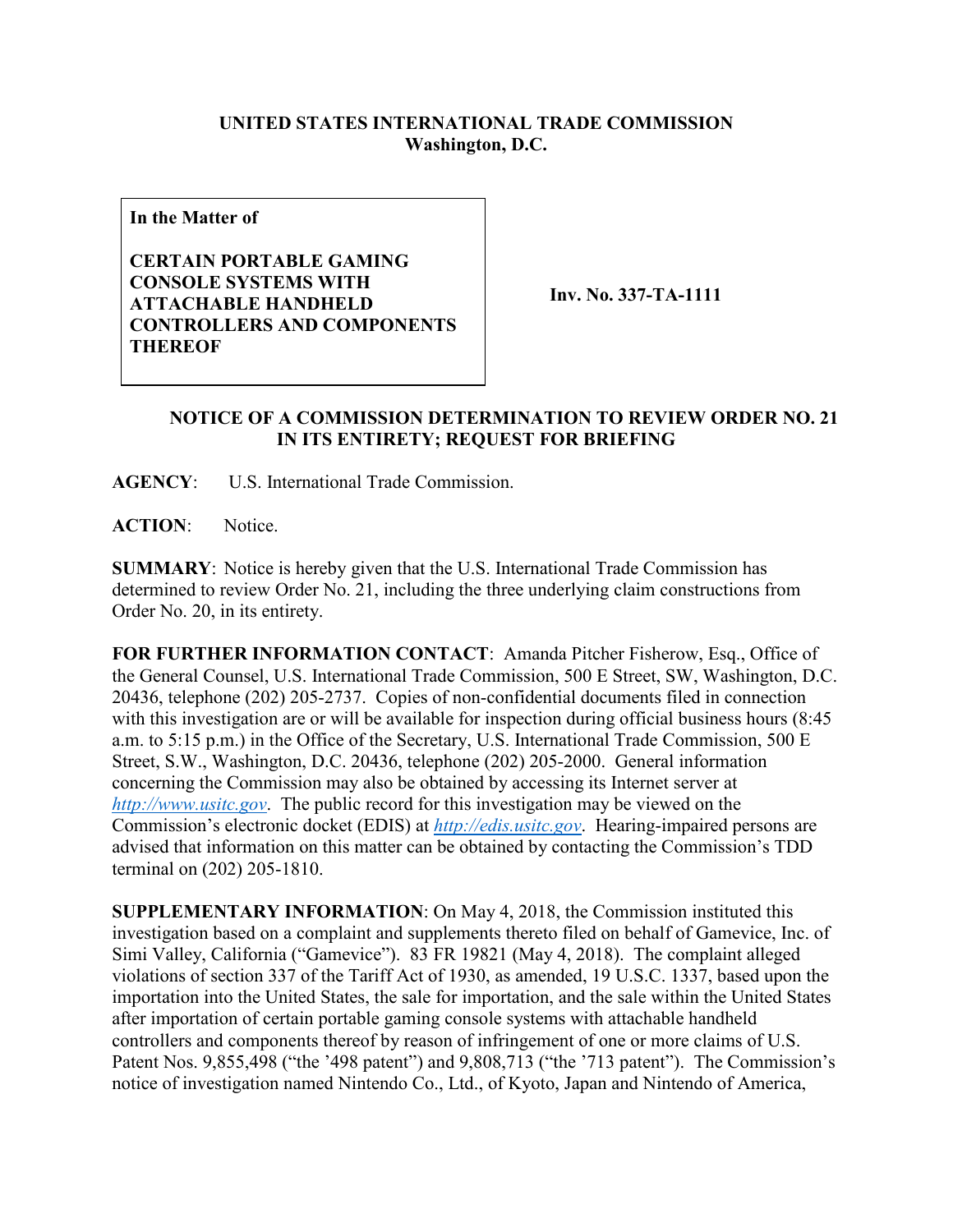Inc., of Redmond, Washington as respondents (collectively, "Nintendo"). *Id.* The Office of Unfair Import Investigations was not named as a party in this investigation. *Id.*

On February 14, 2019, the presiding administrative law judge ("ALJ") issued an initial determination ("ID") in this investigation, finding no violation of section 337 of the Tariff Act of 1930, as amended, 19 U.S.C. § 1337 ("section 337") by the respondents. Specifically, the ID grants a motion for summary determination that Nintendo does not infringe claims 1, 10, 16, and 17 of the '713 patent and claims 1 and 16 of the '498 patent and that there is no violation of section 337. Order No. 21 was predicated upon the ALJ's earlier issued *Markman* order, Order No. 20, setting forth claim constructions of disputed terms, including "retention member," "pair of modules," and "fastening mechanism[s]." Gamevice petitioned for review of Order No. 21. Nintendo contingently petitioned for review of the claim term "retention member" and additional claim constructions not at issue in Order No. 21. The parties responded to the respective petitions.

Having examined the record of this investigation, including Order Nos. 20 and 21, the petitions for review, and the responses thereto, the Commission has determined to review Order No. 21 in the entirety. The Commission also has determined to review the three claim constructions, discussed in Order No. 20, on which Order No. 21 is based. As to Nintendo's contingent petition, the Commission does not reach the additional claim constructions challenged by Nintendo because those claim constructions are not at issue in Order No. 21. In connection with its review, the Commission is interested in responses to the following questions:

- 1. Do Mr. Stubben's declarations and deposition testimony support finding that the term "retention member" of the '498 patent is subject to means-plusfunction treatment under 35 U.S.C. § 112(f)?
- 2. If the Commission finds that the "retention member" term recited in claim 16 of the '498, patent is not subject to means-plus-function treatment, what construction should be adopted? Should the investigation be remanded to the ALJ to determine the proper construction?

The parties are requested to brief only the discrete issues above, with reference to the applicable law and evidentiary record. The parties are not to brief other issues on review, which are adequately presented in the parties' existing filings.

**WRITTEN SUBMISSIONS:** The parties to the investigation are requested to file written submissions on the issues identified in this notice. The written submissions must be filed no later than close of business on May 6, 2019. Reply submissions must be filed no later than the close of business on May 13, 2019. Opening submissions are limited to 25 pages. Reply submissions are limited to 15 pages. No further submissions on any of these issues will be permitted unless otherwise ordered by the Commission.

Persons filing written submissions must file the original document electronically on or before the deadlines stated above and submit eight true paper copies to the Office of the Secretary by noon the next day pursuant to section 210.4(f) of the Commission's Rules of Practice and Procedure (19 C.F.R. 210.4(f)). Submissions should refer to the investigation